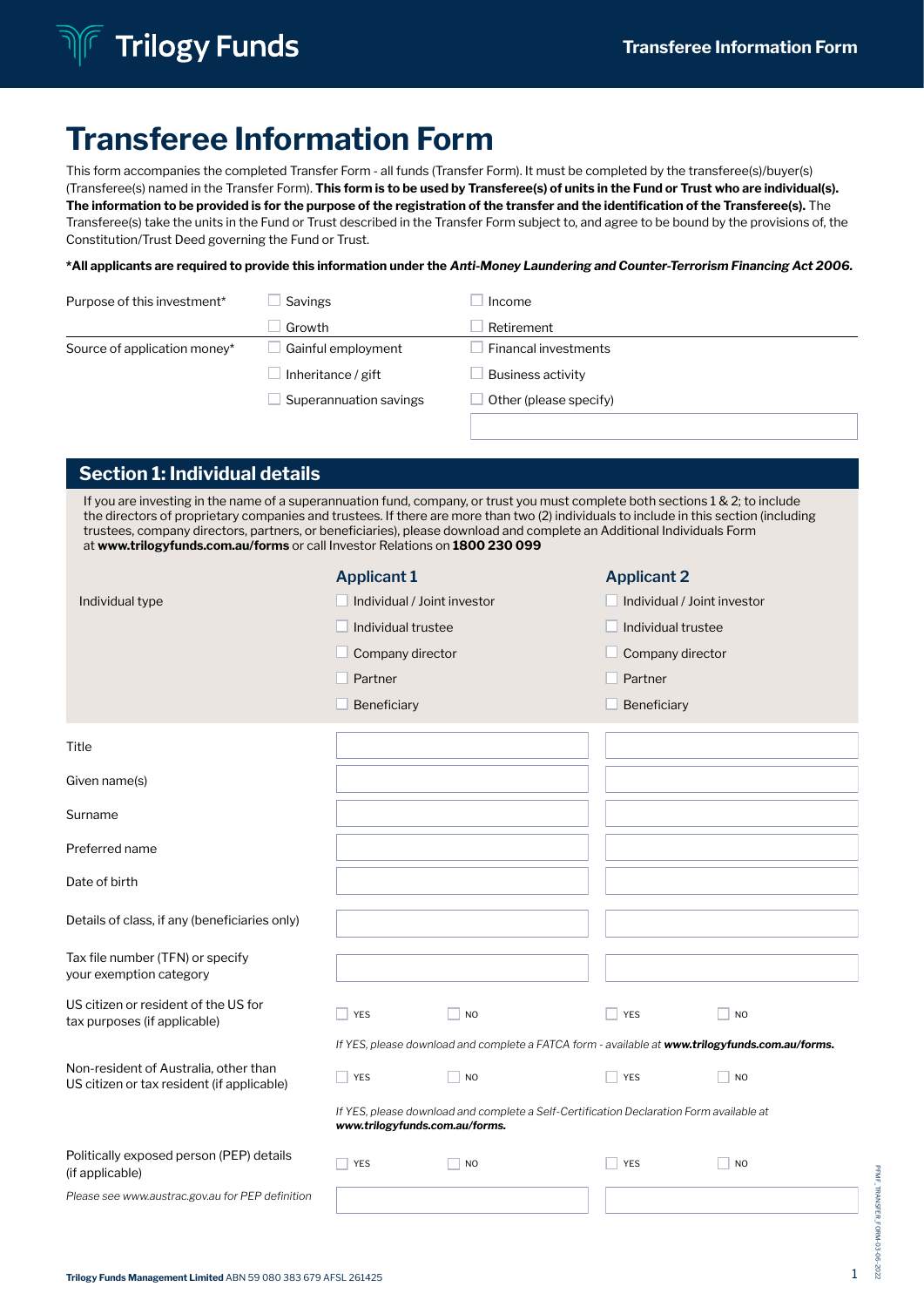

# $**Same as individual/Application1**$ Residential street address City, State, and Postcode Country (if not Australia) PO Box or Postal address *Only complete if different to your residential address*  $\Box$  Primary contact  $\Box$  Primary contact Phone *mandatory field*

Email *mandatory field*

*\* A unique mobile and email is required for portal access for each individual.*

#### Identification requirements

*There are two methods that may be used to verify your identity for Anti-Money Laundering and Counter-Terrorism Financing (AML/CTF) purposes. You may either complete the fields within this form to have your identification verified online, or attach certified copies of the documents outlined in the further identification checklist at the end of this form. Trilogy Funds is required by AML/CTF laws to identify and verify your identity before providing financial services to you. Please see Trilogy Funds' privacy policy on the website www.trilogyfunds.com.au in relation to our use of your personal information.*

#### **Drivers Licence**

| Drivers licence no.                                  |  |
|------------------------------------------------------|--|
| Drivers licence expiry date                          |  |
| Card number (if applicable in your State)            |  |
| State of issue                                       |  |
| Your name, exactly as it appears<br>on your licence. |  |

#### **Australian Passport**

| Passport number                                       |  |  |
|-------------------------------------------------------|--|--|
| Expiry date                                           |  |  |
| Your name, exactly as it appears<br>on your passport. |  |  |
| Place of birth (as shown on your passport)            |  |  |
| Country of birth                                      |  |  |

# Section 2: Superannuation fund / company / trust details

If you are investing in the name of a company or trust please complete Section 1 for the directors and beneficiaries (i.e., individuals) relevant to the company (including corporate trustee) or trust, and this Section 2 for the details of the applicant company or trust.

| <b>Entity type</b>                                                                    | Superannuation fund | Trust              |
|---------------------------------------------------------------------------------------|---------------------|--------------------|
|                                                                                       | Company             | Other organisation |
| Full name of the Company or Trust                                                     |                     |                    |
| <b>ABN</b>                                                                            |                     |                    |
| Full name of the Individual trustee(s) or<br>the Corporate trustee (where applicable) |                     |                    |
| ACN for the Corporate trustee or Company                                              |                     |                    |
| Tax File Number (TFN)<br>Required for all Super Funds, Trusts and Companies.          |                     |                    |

PFMF\_TRANSFER\_FORM-03-06-2022

702

PFMF\_TRANSFER\_FORM

*If the company or trust is not formed or registered in Australia, please provide the country of formation or registration for tax purposes and download and complete a FATCA form available at www.trilogyfunds.com.au/forms*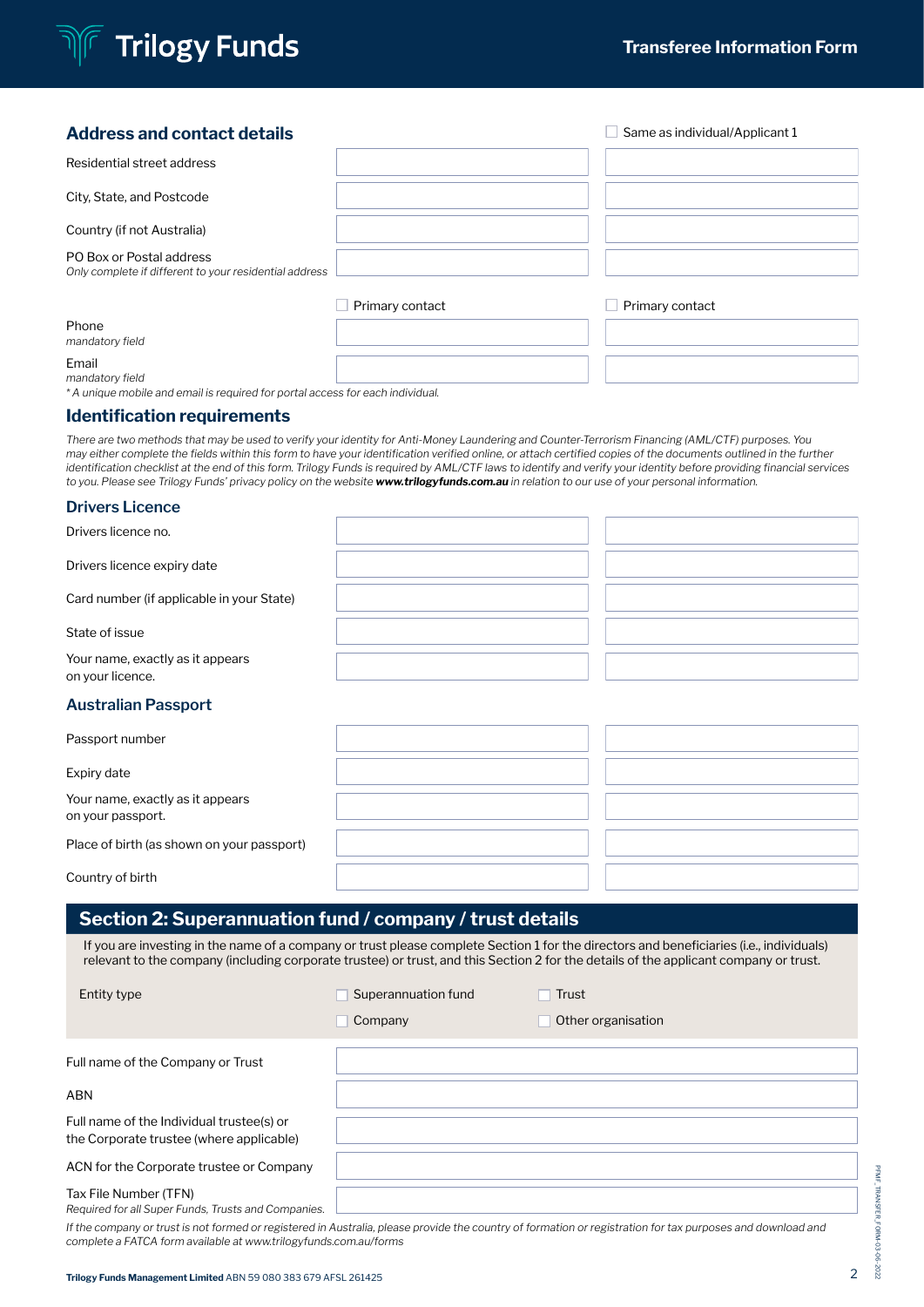

#### Address details

*Do not complete if you are an individual trustee.*

### **Registered office Principal place of business**

 $\Box$  Same as the registered office

| Street address             |  |
|----------------------------|--|
| City, State, and Postcode  |  |
|                            |  |
| Country (if not Australia) |  |

#### Unregulated Trusts

*Those other than superannuation funds or registered managed investment schemes – Settlor of the Trust (meaning the person(s) who settles the initial sum or assets to create the Trust).*

 $\Box$  The material assets contribution to the Trust by the settlor at the time the Trust was established was less than \$10,000.

 $\Box$  The settlor of the Trust is deceased.

 $\Box$  Neither of the above is correct – please provide the full name of the settlor of the Trust.

| <b>Trust beneficiaries</b>         |                             | <b>Name</b>  | <b>Last Name</b>                                                                                                                                                                                                                                                                                                   |  |  |  |  |
|------------------------------------|-----------------------------|--------------|--------------------------------------------------------------------------------------------------------------------------------------------------------------------------------------------------------------------------------------------------------------------------------------------------------------------|--|--|--|--|
|                                    |                             |              | If there are more than two beneficiaries for the Trust, please download an Additional Individuals Form at<br>www.trilogyfunds.com.au/forms or call Investor Relations on 1800 230 099.                                                                                                                             |  |  |  |  |
|                                    | <b>Class of beneficiary</b> |              |                                                                                                                                                                                                                                                                                                                    |  |  |  |  |
| <b>Identification requirements</b> |                             |              | There are two methods that may be used to verify your identity for AML/CTF purposes. You may either complete the fields within this form to have your<br>identification verified online, or attach certified copies of the documents outlined in the further identification checklist at the end of the this form. |  |  |  |  |
| Company                            |                             |              |                                                                                                                                                                                                                                                                                                                    |  |  |  |  |
| $\Box$ ACN provided in Section 2   | 0 <sub>R</sub>              |              | Certified copy of the certificate of registration issued by ASIC is attached.                                                                                                                                                                                                                                      |  |  |  |  |
| <b>Superannuation funds</b>        |                             |              |                                                                                                                                                                                                                                                                                                                    |  |  |  |  |
| ABN provided in Section 2          | 0 <sub>R</sub>              | application. | Certified copy of the Trust Deed showing the name of the Trust attached to this                                                                                                                                                                                                                                    |  |  |  |  |
| __                                 |                             |              |                                                                                                                                                                                                                                                                                                                    |  |  |  |  |

# **Trusts**

An original or certified copy of the Trust Deed or if not reasonably available an original or certified extract of the Trust Deed. Extracts of Trust Deeds must include the name of the Trust, Trustees, Beneficiaries, Settlor/s and Appointers (where applicable).

### Beneficial owners

For a company, beneficial owners are all individuals who hold one or more shareholdings of more than 25% of the company's issued capital. For a Trust, a *beneficial owner is the person who controls the activities of the Trust (directly or indirectly including control by acting as trustee; or by means of Trusts, agreements, arrangements, understandings and practices; or exercising control through the capacity to direct the trustees; or the ability to appoint or remove the Trustees).* 

*Please list the beneficial owners below. See www.trilogyfunds.com.au/faq if you are unsure what 'beneficial owner' means. If there are more than*  two (2) beneficial owners, please download and complete the relevant sections of an Additional Individuals Form at **www.trilogyfunds.com.au/forms** or call *Investor Relations on 1800 230 099.*

|                                                                      | <b>Beneficial owner 1</b> | Same as Individual/Applicant 1 | <b>Beneficial owner 2</b> | Same as Individual/Applicant 2 |  |
|----------------------------------------------------------------------|---------------------------|--------------------------------|---------------------------|--------------------------------|--|
| Title                                                                |                           |                                |                           |                                |  |
| Given Name(s)                                                        |                           |                                |                           |                                |  |
| Surname                                                              |                           |                                |                           |                                |  |
| Date of birth                                                        |                           |                                |                           |                                |  |
| Tax file number (TFN)                                                |                           |                                |                           |                                |  |
| US citizen or resident of the US for<br>tax purposes (if applicable) | <b>YES</b>                | N <sub>O</sub>                 | YES                       | <b>NO</b>                      |  |

*If YES, please download and complete a FATCA form available at www.trilogyfunds.com.au/forms.*

PFMF\_TRANSFER\_FORM-03-06-2022

-2022

PFMF\_TRANSFER\_FORM-03-06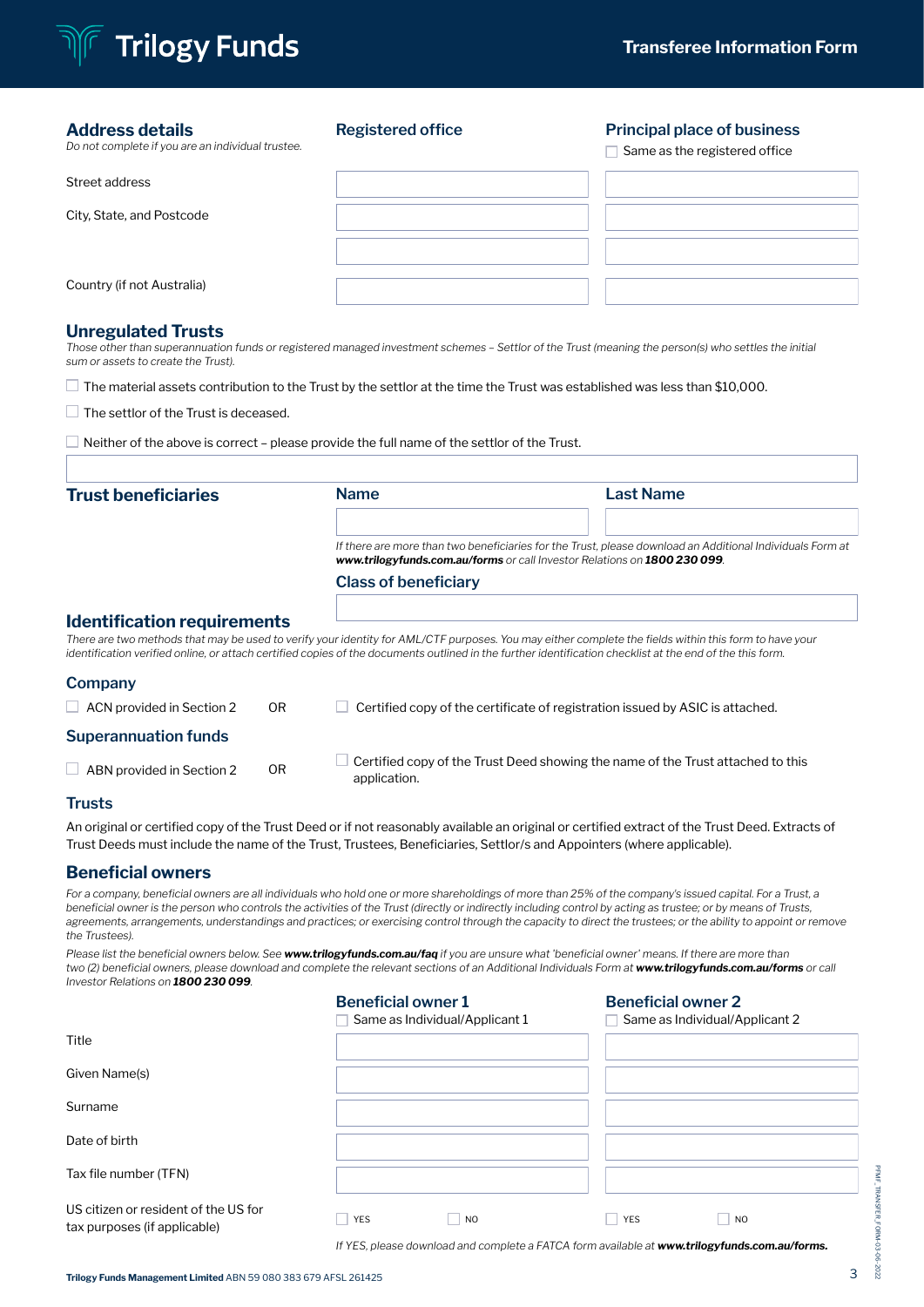| <b>Transferee Information Form</b> |  |  |  |
|------------------------------------|--|--|--|
|                                    |  |  |  |

| Non-resident of Australia, other than<br>US citizen or tax resident (if applicable) | <b>YES</b>                 | <b>NO</b>                                                                                    | <b>YES</b> | N <sub>0</sub> |
|-------------------------------------------------------------------------------------|----------------------------|----------------------------------------------------------------------------------------------|------------|----------------|
|                                                                                     | trilogyfunds.com.au/forms. | If YES, please download and complete a Self-Certification Declaration Form available at www. |            |                |
| Politically exposed person (PEP) details<br>(if applicable)                         | <b>YES</b>                 | N <sub>O</sub>                                                                               | <b>YES</b> | N <sub>O</sub> |
| Please see www.austrac.gov.au for PEP definition                                    |                            |                                                                                              |            |                |
| <b>Beneficial owner identification requirements</b>                                 |                            |                                                                                              |            |                |

*There are two methods that may be used to verify identity for AML/CTF purposes. You may either complete the fields within this form to have your identification verified online, or attach certified copies of the documents outlined in the further identification checklist at the end of the form. Trilogy Funds is required by the Anti-Money Laundering and Counter-Terrorism Financing (AML/CTF) laws to identify and verify your identity before providing financial services to you. Please see Trilogy Funds' privacy policy on the website www.trilogyfunds.com.au in relation to our use of your personal information.*

**Trilogy Funds** 

| Drivers licence no.                                   |  |  |
|-------------------------------------------------------|--|--|
| Drivers licence expiry date                           |  |  |
| Card number (if applicable in your State)             |  |  |
| State of issue                                        |  |  |
| Your name, exactly as it appears<br>on your licence.  |  |  |
| Australian passport                                   |  |  |
| Passport number                                       |  |  |
| Expiry date                                           |  |  |
| Your name, exactly as it appears<br>on your passport. |  |  |
| Place of birth (as shown on your passport)            |  |  |
| Country of birth                                      |  |  |

| <b>Section 3: Communication preferences</b>                                                                                                                                                                                                                                                                                                                                                                                                                                                                |               |                                                                                 |                         |
|------------------------------------------------------------------------------------------------------------------------------------------------------------------------------------------------------------------------------------------------------------------------------------------------------------------------------------------------------------------------------------------------------------------------------------------------------------------------------------------------------------|---------------|---------------------------------------------------------------------------------|-------------------------|
| Trilogy Funds' preference is to send monthly statement and adhoc communications via email. If you do not have an email<br>address or would prefer to receive correspondence via post, please contact our Investor Relations team - 1800 230 099 or<br>investorrelations@trilogyfunds.com.au                                                                                                                                                                                                                |               |                                                                                 |                         |
| Would you like to receive your Annual reports via                                                                                                                                                                                                                                                                                                                                                                                                                                                          | Email         |                                                                                 | Post                    |
| <b>SMS</b> distribution notifications                                                                                                                                                                                                                                                                                                                                                                                                                                                                      | Yes           |                                                                                 | No                      |
| <b>Section 4: Operating authority</b>                                                                                                                                                                                                                                                                                                                                                                                                                                                                      |               |                                                                                 |                         |
| For all applicants, please nominate the number of signatories who can authorise transactions on your investment such as<br>redemptions and changes to investment details. If this section is left blank, then Trilogy Funds will assume all signatures are required<br>to operate the investment.                                                                                                                                                                                                          |               |                                                                                 |                         |
| Authorisation for account changes<br>and redemptions.                                                                                                                                                                                                                                                                                                                                                                                                                                                      | One signatory | All signatories                                                                 | Other (please specify): |
| Section 5: Nominated financial institution account details -<br>for distributions and redemptions                                                                                                                                                                                                                                                                                                                                                                                                          |               |                                                                                 |                         |
| Nominate a bank account into which your distributions are to be paid. If you elect to reinvest your income distributions (see option<br>below), your financial institution account details are still required so we can directly credit any redemptions when the time comes.<br>This financial institution account is also referred to as your nominated financial institution account. If you do not provide this<br>information, income will not be paid to you until such time that we receive details. |               |                                                                                 |                         |
| Financial institution<br>Account holder name<br><b>BSB</b>                                                                                                                                                                                                                                                                                                                                                                                                                                                 |               | Financial institution<br>name<br><b>Financial institution</b><br>account number |                         |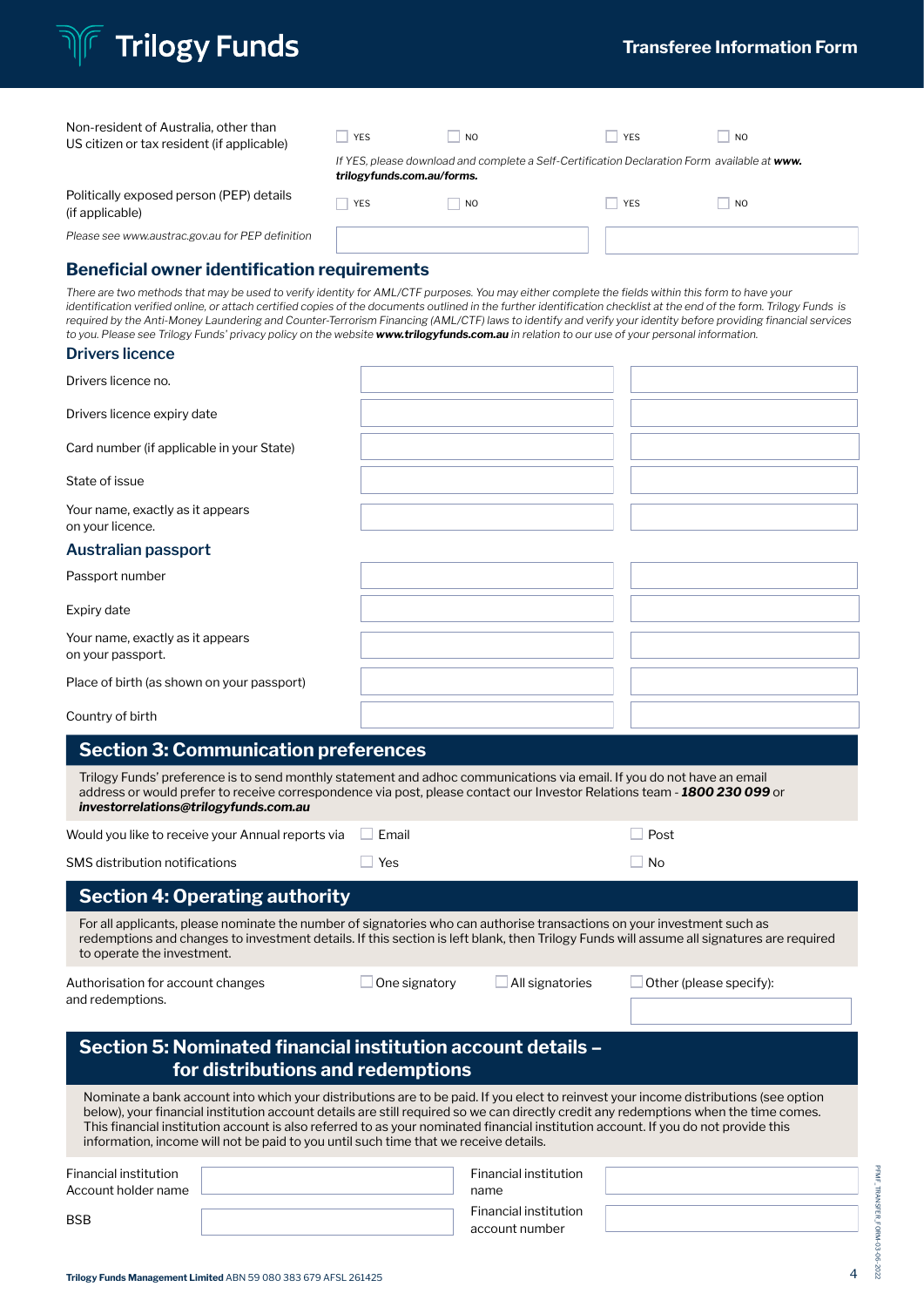Indicate your distribution preference below:

 $\square$  Pay into nominated financial institution account  $\square$  Reinvest my distribution (only if the Fund/Trust allows reinvestment. Please contact Investor Relations on 1800 230 0099 or email investorrelations@ trilogyfunds.com.au if you are unsure).

# Section 6: Declarations and acknowledgements

The units in the Fund/Trust as per the Transfer Forms are issued by Trilogy Funds Management Limited (Trilogy Funds) ABN 59 383 679 Australian Financial Services Licence Number 261425 (or the previous responsible entity of the Fund /Trust).

#### By signing this Application Form I/we declare that:

- All details in this Application Form and any other information provided in support of the application are complete and accurate.
- I/We agree to be bound by the terms and conditions and provisions of the Fund/Trust's Constitution/Trust Deed (as amended) which governs the Fund/Trust.
- I/We agree to the collection, use and disclosure of my/our personal information as set out in Trilogy Funds' privacy policy when I/we make an investment in the Fund/Trust.
- I/We acknowledge that Trilogy Funds (or its related entities) may use all information relating to this Transferee Information Form or any subsequent information I/we give you relating to my/our investment, for the purpose of administering my/our business relationship with Trilogy Funds and in doing so, Trilogy Funds may disclose my/our information to related entities and to any service provider (e.g. mail houses and data processors) to the Fund/Trust.
- In the case of joint applications, the Joint Investors agree that unless otherwise expressly indicated on this Transferee Information Form, the Units will be held as joint tenants.
- If this Transferee Information Form is signed under Power of Attorney, the Attorney declares that they have not received notice of revocation of that power (a certified copy of the Power of Attorney must be submitted with this application).
- I/We have all requisite power and authority to execute and perform the obligations under this Transferee Information Form.
- Other than as disclosed in this Transferee Information Form, no person or entity controlling, owning or otherwise holding a Unit is a tax resident of any country other than Australia including a United States citizen or resident of the United States for taxation purposes (US Person).
- I/We will promptly notify Trilogy Funds of any change to the information I/we have previously provided to Trilogy Funds, including any changes which result in a person or entity controlling, owning or otherwise holding a Unit who is a US Person or a tax resident of any country other than Australia.
- I/We consent to Trilogy Funds disclosing any information it has in compliance with its obligations under intergovernmental agreement between the Government of Australia and the Government of other countries in respect of the exchange of tax and financial account information and any related Australian law and guidance implementing the same (together, the IGA). This may include disclosing information to the Australian Taxation Office, who may in turn report that information to the relevant foreign equivalent.
- I/We acknowledge that the collection of my/our personal information may be required by the OECD's Common Reporting Standard in Australia, Financial Transaction Reports Act 1988, the Corporations Act 2001, the Income Tax Assessment Act 1936, the Income Tax Assessment Act 1997, the Taxation Administration Act 1953, and the Anti-Money Laundering and Counter-Terrorism Financing Act 2006. Otherwise, the collection of information is not required by law, but I/we acknowledge that if I/we do not provide personal information, Trilogy Funds may not allow me/us to invest in the Fund/Trust.
- I/We are not aware and have no reason to suspect that the monies used to fund my/our investment in the Fund/Trust have been or will be derived from or related to any money laundering, terrorism financing or similar or other activities illegal under any applicable law or regulations or otherwise prohibited under any international convention or agreement.
- I/We will provide Trilogy Funds with all additional information and assistance that Trilogy Funds may request in order for Trilogy Funds to comply with any AML/CTF law, or to comply with the intergovernmental agreements to exchange financial account information.
- I/We acknowledge that Trilogy Funds may decide to delay or refuse any request or transaction, including by suspending the issue or redemption of any investment in the Fund/Trust, if Trilogy Funds is concerned that the request or transaction may breach any obligation of or cause Trilogy Funds to commit or participate in an offence, including under any AML/CTF law or any intergovernmental agreement to exchange financial account information.
- I/We acknowledge that investment in the Fund/Trust is subject to investment and other risks, including possible delays in repayment and the loss of income and principal invested.
- I/We acknowledge that Trilogy Funds does not guarantee the repayment of capital or the performance of the Fund/Trust or any particular rate of return from the Fund/Trust.
- I/We acknowledge that Trilogy Funds may deliver and make reports, statements and other communications available in electronic form, such as email or by posting on its website (available on the Balmain Trilogy website www.balmaintrilogy.com.au).
- I/We acknowledge that I/we hold all necessary approvals I/we require to sign this Transferee Information Form to make the investment and hold Units in the Fund/Trust.

*Declaration and Acknowledgements Continued on next page (ensure this page is submitted with your completed Application Form).*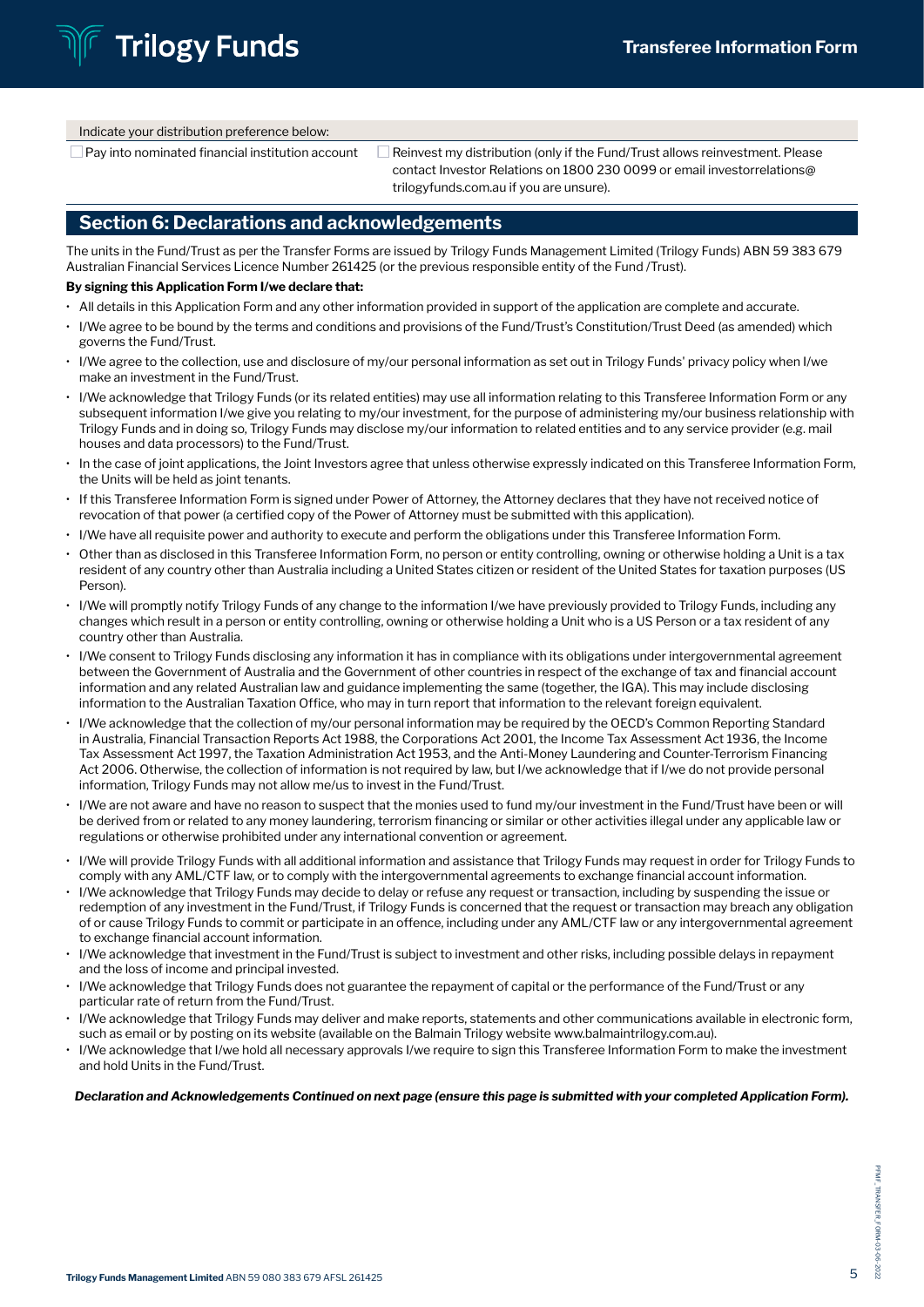# **Trilogy Funds**

#### To the extent that the European General Data Protection Regulation (GDPR) applies to Trilogy Funds, Applicants located in the European Union make the following additional declarations:

- I/We acknowledge that the GDPR imposes specific obligations on Trilogy Funds in relation to its customers that are residents in the European Union.
- I/We provide my/our freely given, specific, informed and unambiguous consent for Trilogy Funds to collect, use and disclose my personal information as set out in Trilogy Funds' privacy policy when I/we make an investment in the Fund/Trust.
- I/We acknowledge that pursuant to the GDPR, I/we retain the right to refuse or withdraw my/our consent to the collection, use and disclosure of personal information at any time.
- I/We acknowledge that Trilogy Funds is required by law to verify and retain certain information in order to engage in its business activities and that exercising my/our right to refuse or withdraw my/our consent may prevent Trilogy Funds from being able to offer the products or services proposed.

| <b>Signature of Applicant 1</b> |                | <b>Signature of Applicant 2</b> |                |
|---------------------------------|----------------|---------------------------------|----------------|
|                                 |                |                                 |                |
|                                 |                |                                 |                |
| <b>Date</b>                     |                | <b>Date</b>                     |                |
|                                 |                |                                 |                |
| Given name                      | <b>Surname</b> | Given name                      | <b>Surname</b> |
|                                 |                |                                 |                |

#### Only complete if you are using the services of a Financial Adviser

If you are investing in the Fund /Trust with the assistance of a Financial Adviser, please have your Financial Adviser complete this section. By signing this section, you acknowledge for your consent for us to arrange your Financial Adviser to receive and be able to access information about your investment, product updates and all your financial records in relation to your investment(s).

# Section 8: Financial Adviser details *(Financial Adviser clients only)*

#### **Adviser to complete**

| Licensee name                    |  |
|----------------------------------|--|
| <b>Business name</b>             |  |
| AFSL number                      |  |
| Adviser full name                |  |
| Authorised representative number |  |
| Contact name                     |  |
| <b>Business address</b>          |  |
| Contact phone                    |  |
| Contact email                    |  |

#### As the licensed Financial Adviser of the Applicant, and by signing below, I declare that:

- My dealer group is lawfully authorised to advise on, and deal in, the financial product offered in the PDS under an AFSL as required by ASIC and the Corporations Act 2001.
- I hold the necessary authorisations under my authorised representative appointment as required by ASIC and the Corporations Act 2001 and I have complied with the financial services laws in respect of advice provided.
- I have identified the Applicant pursuant to the anti-money laundering and counter-terrorism financing (AML/CTF laws) and will make available to Trilogy Funds, on request, original verification and identification records in respect of the Applicant.
- I have in place measures to protect and comply with the privacy laws (including the Privacy Amendment (Notifiable Data Breaches) Act 2017) in respect of any personal client data that may be shared by Trilogy Funds Management Limited in respect of my client.

| <b>Signature of the Financial Adviser</b> |                |  |
|-------------------------------------------|----------------|--|
|                                           |                |  |
|                                           |                |  |
| <b>Date</b>                               |                |  |
|                                           |                |  |
| Given name                                | <b>Surname</b> |  |
|                                           |                |  |
|                                           |                |  |